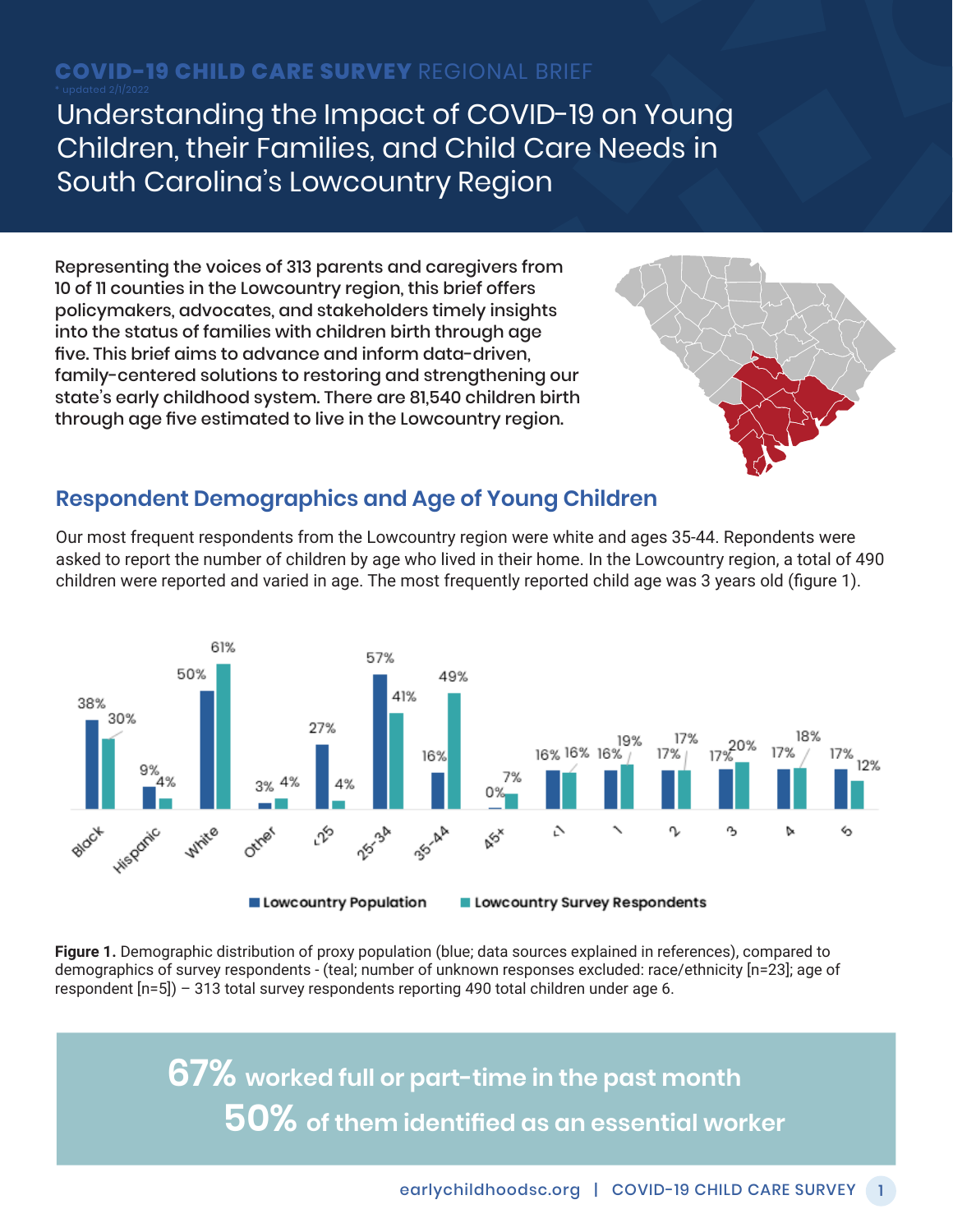

Disruptions in child care have required parents and caregivers of young children to modify or reduce their work schedules and child care arrangements.

Most parents and caregivers who responded from the Lowcountry are telecommuting, alternating work hours with someone in their household, or working fewer hours in order to provide child care (figure 2).



**Figure 2.** Responses to the question, "Have you or another parent/caregiver in your household experienced any of the following since March 13, 2020? Select all that apply." Total Lowcountry survey respondents = 313.

When a state of emergency was declared for the state of South Carolina on March 13, 2020, 49% of Lowcountry respondents were using a child care center, daycare, or preschool as the primary care arrangement for the young children in their households, compared to 19% of respondents at the time of the survey. Since March, the most common type of child care arrangement has been unpaid care by parents, family or friends. At the time of the survey, 63% or respondents used unpaid care, compared to 21% before the crisis. Of those using unpaid care, 54% say it is not ideal (figure 3).



**Figure 3.** Diagram comparing percent of survey respondents' reported main child care arrangements before March 13 ("Then") and at the time of the survey response ("Now"). Also, the percent of each arrangement who report it is not ideal is displayed. Total survey respondents = 313. "Summer program/camp" (then: 0%; now: 0%; now, not ideal: 0%) or "other/ unknown" (then: 4%; now: 4%; now, not ideal: 73%) responses not displayed. Interpret small numbers with caution.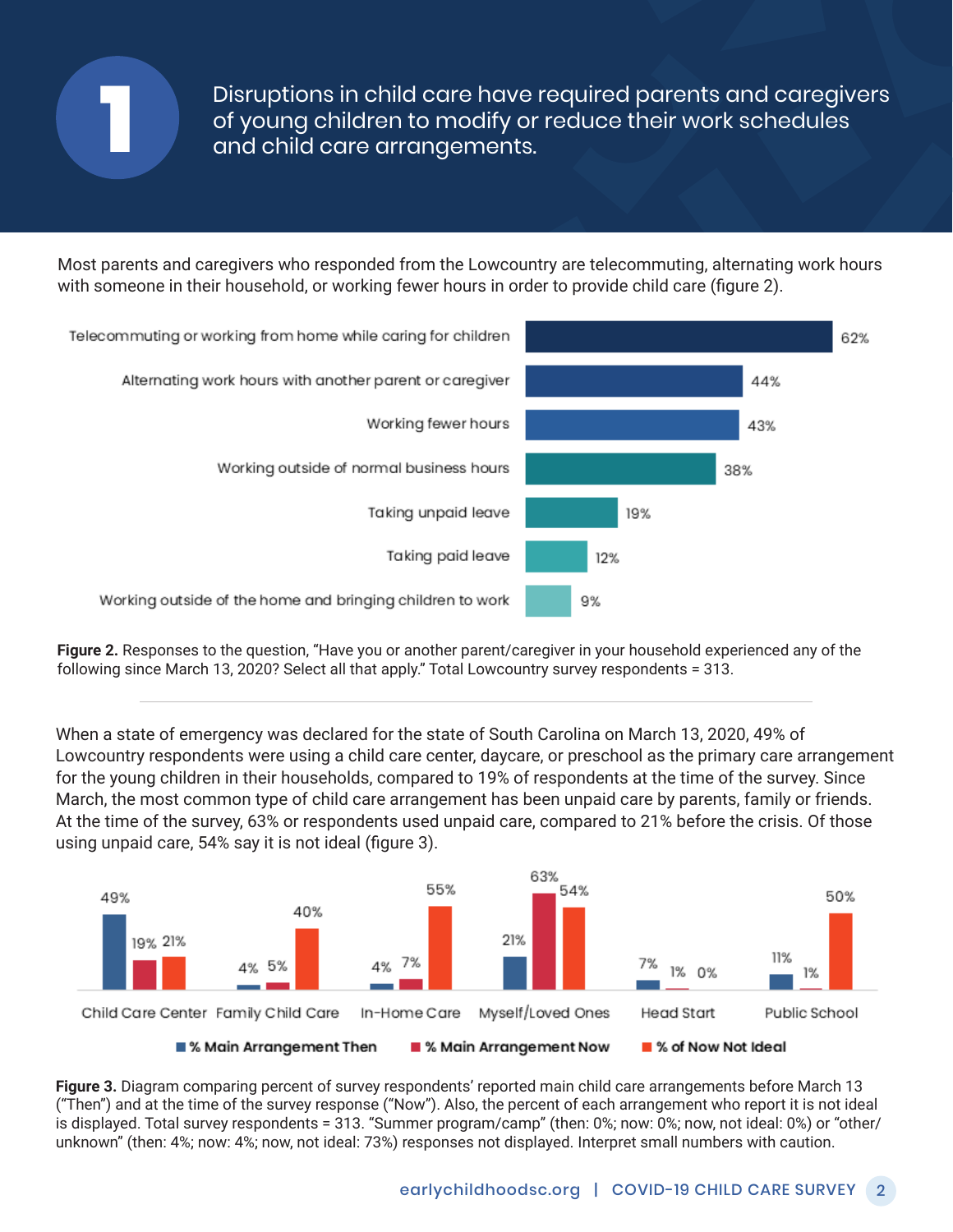

Currently available child care options are not adequate for many working families, and this crisis poses a threat to the **2** wellbeing of young children and their families.

When thinking about their child care arrangements for the next three months, survey respondents say they are most concerned about the increased likelihood that their child and family may be exposed to COVID-19 (figure 4).





### **Parents and Caregivers' Pandemic-Related Worries and Anxiety**



**Figure 5.** Percent of survey respondents reporting that they slightly/strongly agree that they worry about these issues; total survey respondents = 313(number of unknown/not applicatble responses excluded: disruption [n=2]; opportunities  $[n=7]$ ; mental health  $[n=4]$ ).



#### **80% of parents and caregivers**

say they are more stressed and anxious than usual

63%

54%

37%

37%

26%

**Figure 6.** Percent of survey respondents who reported that their current level of stress/ anxiety as a caregiver is much or somewhat higher than usual